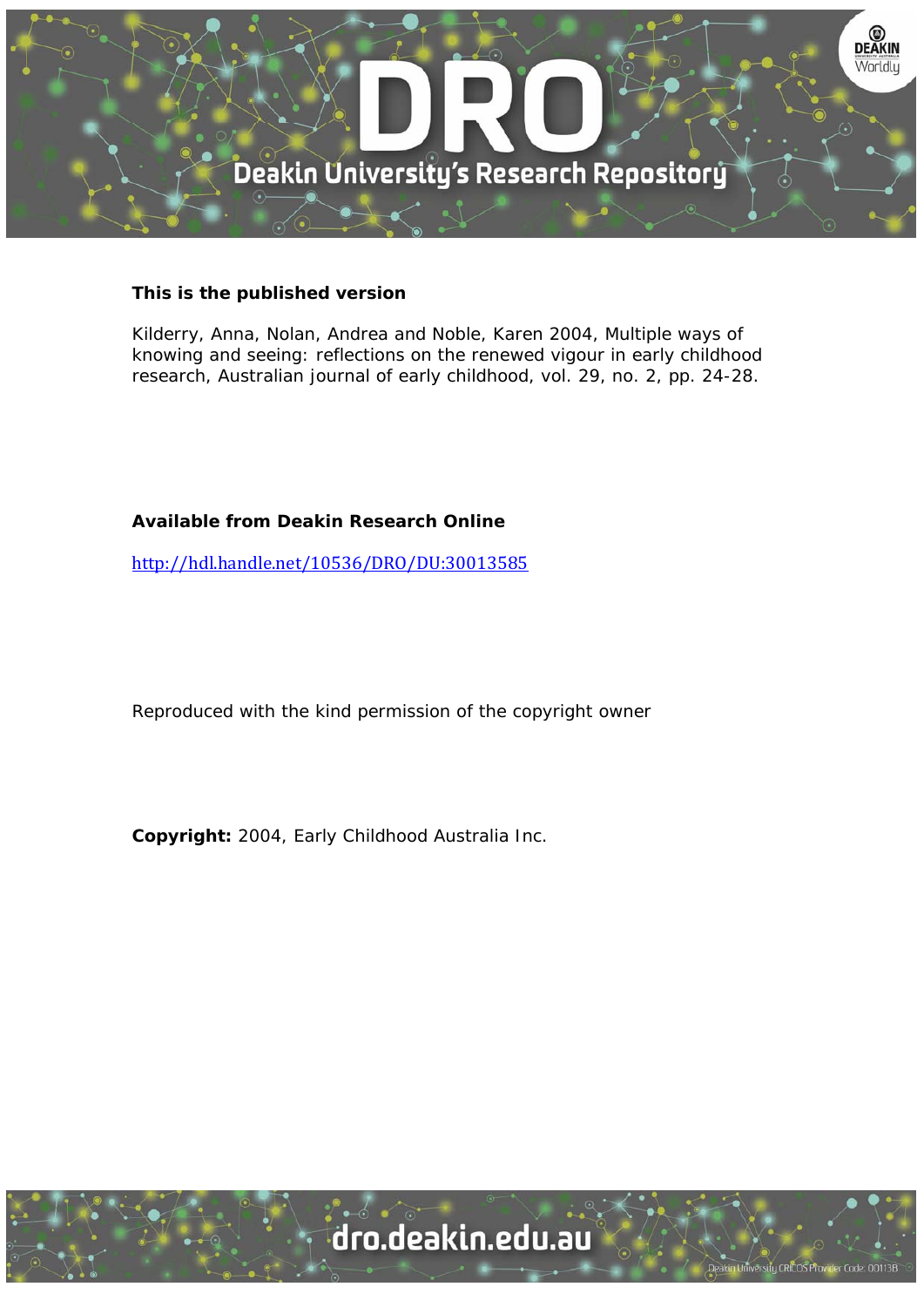# **MULTIPLEW'AiS.OFKNOWINCiANOSEEI<NG:** • ··Ref1ec~iciQ.s ()·~·1:F~ ..ene:;,ecl· vi·gcn.l·r·••.ip•• ~a~II·Eh il~h.~od. res~at~h

 $\alpha$  :  $\sim$  $\mathcal{E}=\mathcal{E}=\mathcal{E}=\mathcal{E}=\mathcal{E}=\mathcal{E}$ con al al Caral San Cara

**Anna Kilderry RMIT** University

•

## **Andrea Nolan**

University of Melbourne

.;--\~-

## **Karen Noble**

Griffith University

Copyright Agency Limited (CAL) licensed copy. Further copying and communication prohibited except on payment of fee per Copy or Communication. and otherwise in accordance with the licence from CAL to ACER. For more information contact CAL on (02) 9394 7600 or info@copyright.com.au

*This paper reffects* on *the current state* of *research in early childhood education and proposes that there is* a renewed *interest* in *research evident* at *present. Multiple perspectives* of *viewing early childhood are increasing, with research stretching the comfortable boundaries wider than* seen *before in Australia. This paper* discusses *how early childhood research* is *changing the way* we *consider childhood, and how its methods are now* beginning to *realty embrace the child. Also discussed are some* of *the thought-provoking initiatives recently taken* in *such research and how the early childhood sector can* benefit *from its richness.*

## **Introduction**

Back in 1994, Rodd stated that research is necessary for advancing knowledge and stimulating a change in practitioners' and policy-makers' attitudes, which are essential ingredients for the healthy growth of the early childhood sector. We propose that at present there is a renewed enthusiasm in the field of research in early childhood education. with the potential to set future directions for such education. Even in the short time since 1994, we have seen many developments in research that are changing the way we view children, families, teachers and practice.

Some argue, however, that the nature of research in early childhood education is not in an ideal state (Woodrow & Brennan, 2001). Woodrow and Brennan (2001) claim that research in early childhood 'often suffers from a need to gain credibility by the use of outmoded methodologies or empirical work' (p. 41). One suggestion they make to help overcome this problem is for researchers to continue to interrupt and resist dominant images of children, and to take up collaborative research where ethical issues can be explored. We know that research does not provide any magical answers for the early childhood sector, but can assist in advancing knowledge, sometimes challenging one's own theoretical standpoint and helping to find new ways to view and conduct practice (Rodd, 1994). According to Lingard (200 I), research in education is a 'complex. multifaceted, multidirectional

Australian Pournal of Early Childhood

phenomenon; it is most certainly not simply a onedirectional and straightforward research findingspractice relationship' (p. 4). Given the complexity and the evolving nature of early childhood education, it may be asked, 'What are the new directions?'.

### **A new era: Room for multiple views** *The notion* **of** *childhood*

Embracing new ways of viewing the child is important in the renewal process. The 'history of childhood', along with other factors concerning the way society conceptualises infants and young children, influences how we define early childhood and early childhood education. The view of the child is at the core of what early childhood workers do professionally, and therefore we are asked to consider our image of the child (Page & Hammer, 2003). Fortunately, much discussion has taken place about the notion of the child in recent years (Cannella, 1997; Grieshaber & Cannella, 2001a; Woodrow, 1999). Woodhead (1997) contends that Western perspectives have assumed that children are vulnerable and need adult care during childhood. This view that a child needs protection renders the child as powerless in comparison to an adult. Power relationships are illustrated with the formation of a specific view of childhood which is then used to determine what is best for children (Cannella, 1997). Dockett and Fleer (1998) suggest that a direct consequence of this is 'the ways in which adults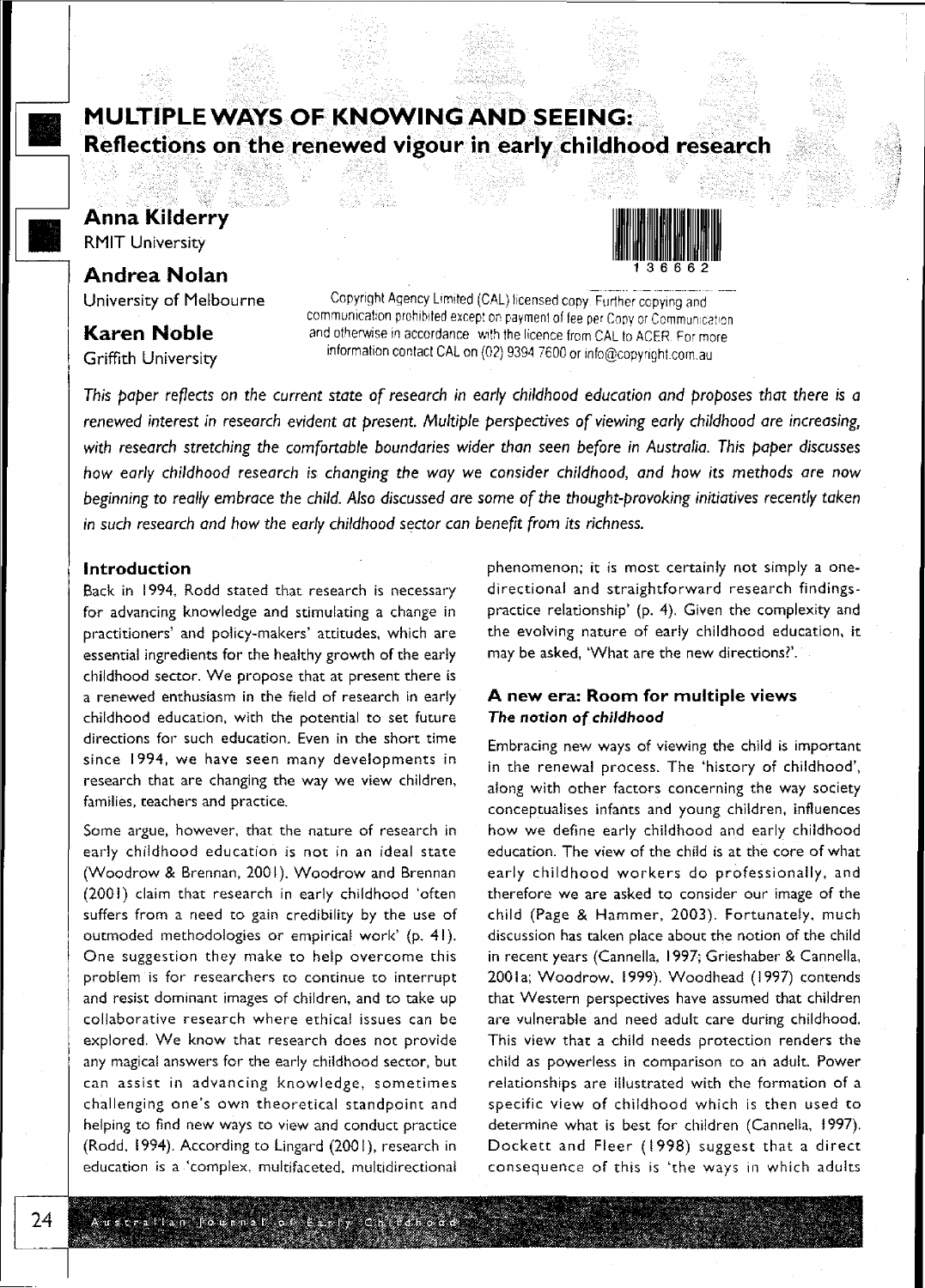determine what it is that children need to know and then set out to meet these learning needs' (p, 109).

This is the role that early childhood professionals undertake as they try to plan a curriculum that meets the educational and care needs of young children. Decisions are taken which determine what is appropriate for these children to learn. assuming that 'they do not know enough, that they are not yet competent to make decisions for themselves' (Cannella, 1997, p. 6). In 1997, Steinberg and Kincheloe took up the theme of a changing childhood. stating 'new times have ushered in a new era of childhood' (p. I). They base their statement on the fact that. because of changing economic realities and children's access to information about the adult world, childhood has dramatically changed. Woodrow (1999) questions whether we should talk about the child as one homogenised group at all. and more recently Moss (2002) asks if it is time to say goodbye to the concept of early childhood itself. He claims that 'the time may have come for adopting a broader perspective than early childhood, looking across childhood, or even sometimes across the life course...' (p. 435). These questions challenge our conceptions of childhood, leaving the discussion open for theoretical change.

Teachers and practitioners in the early childhood sector have expressed their need to have local evidence-based research to support their pedagogical practices (Fleer, 2000), We argue that this is beginning to happen, that there is a renewed vigour in early childhood research at present. For example, such excellent publications as those produced by the Department of Education, Training and Youth Affairs (DETYA), a series of research reports conducted by Fleer (2000), Yelland (2001) and Raban (2000), have contributed greatly to the early childhood collective knowledge base. Through the vision of DETYA's fellowship scheme these reports in the areas of literacy, numeracy. and the research agenda for early childhood assist in progressing practice and policy. It is collaborative studies such as these that generate much needed discussion about pedagogical practices in early childhood. Although the DETYA research reports have added to our collective knowledge base, questions such as 'Where does the child fit within the research agenda?' are being asked.

#### **Embracing** *the child* **in** *research*

New ways of researching *with* children are being explored within the early childhood education sector,

taking the position which views very young children as between the researcher and the researched, considers I 175). Robbins (2003) has taken a sociocultura competent beings able to contribute to some of the research processes (Krieg, 2003; MacNaughton, 2003 Robbins, 2003; Sumsion, 2003; Woodrow, 1999). Jipson (2000), on the issue of the nature of the relationship how children can contribute to the making of meaning within educational research. Jipson (2000) raises poignant ethical and moral questions such as 'How has our research been constructed and how can it be reorganized or reformulated into analytic existence that acknowledges the eo-participation of children in its process, including the process of representation?' (p perspective when researching with young children, and recognises children as competent participants. Robbins talks about researching *with* children rather than researching on children. It is this shift in thinking that leads to questions about 'the status of pedagogic, representational, and research authority' (jipson, 2000, p. 175), This transformation is not only changing the nature of our discussions about educational research in early childhood, but is also changing the positioning of such research. This reconceptualised view of early childhood research has the potential to change the way research looks, where *children* can benefit from being part of the process and can tell their own story (Krieg, 2003). Perhaps it is a way of devising a more relevant curriculum that becomes 'grounded in the reality of children's understanding' (Page & Hammer, 2003).

Practitioners and researchers who advocate for young children and their families also need to find new ways of communicating their commitment within the wider spectrum of early childhood. A new approach is needed whereby specialised knowledge about the child is communicated, while at the same time embracing other theoretical and critical perspectives, such as the work by Raban, Ure and Waniganayake (2003) that sets out to help practitioners develop a clearer understanding of their work with children. families and the community. It is felt that, by gaining a better understanding, early childhood professionals will be empowered to make advancements in professional, educational and service provisions.

#### *Changes in perspectives*

Volume

Not only are the research methods undergoing change, research perspectives and theoretical informants are similarly broadening and reconceptualising. Researchers such as Fleer (1995), Greishaber and Cannella (2001a), •

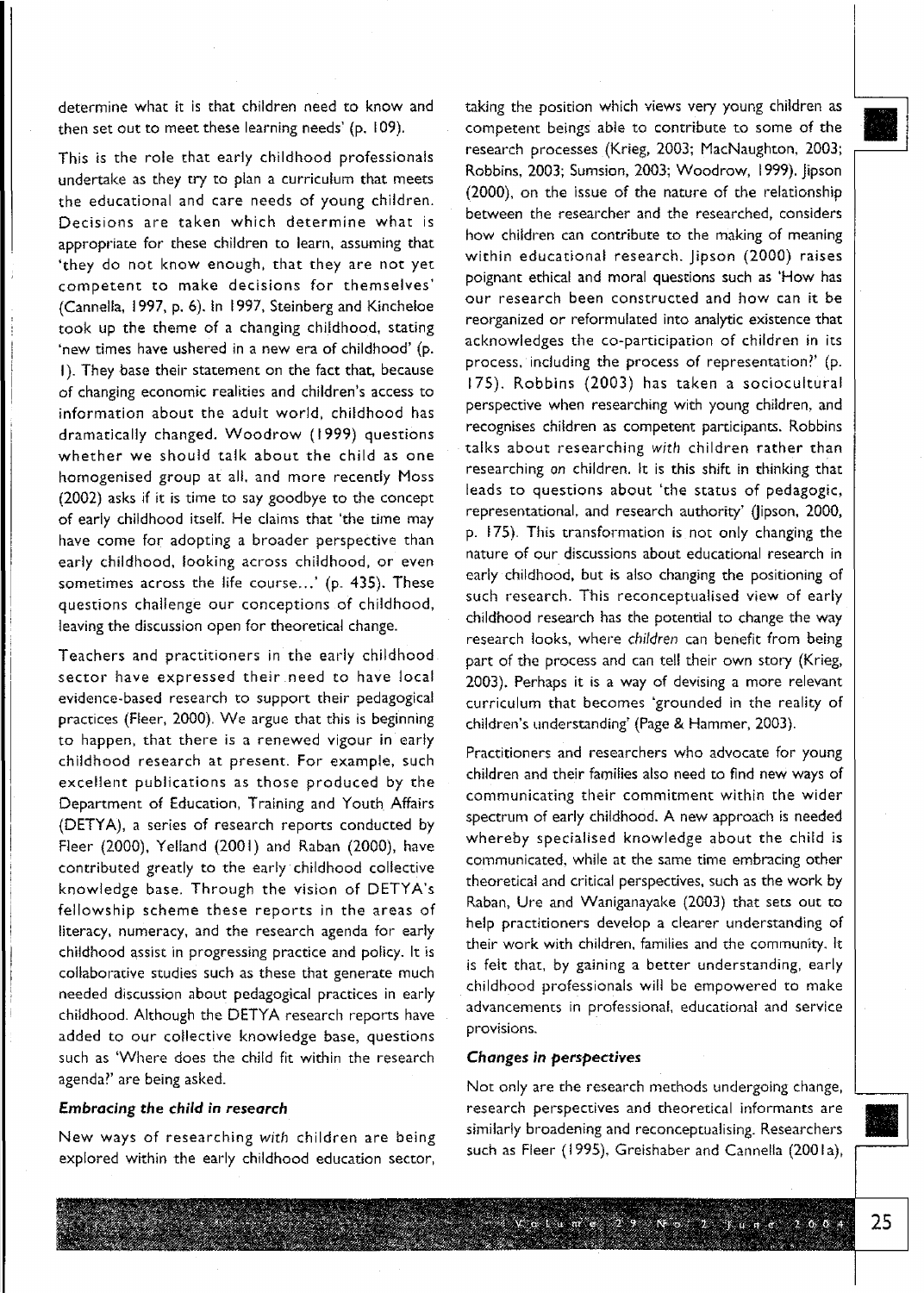[ipson and Johnson (200 I), Robbins (2003) and Soto and Swadener (2002), amongst others, are making space for more theoretical informants than developmental theory alone. As greater attention is paid to the social constructions of childhood, it leads one away from the notion of developmental theory existing in isolation. Edwards (2000) states that, for research to really assist practice and manage the diverse contexts it attempts to inform, it has to be a complex process within itself:

*And* so *complex are* the settings *of practice that* it is *unlikely that* one *set* of *research* lenses, *whether shaped by, for example, psychology or*sociology, *can do justice* to *what expert practitioners have* to *take into account as they make informed judgements* in *practice. For research* to *be able* to *illuminate and* clarify *practice,* it *needs* to be *able* to *accommodate* the *complexities* of *practice and its contexts* (Edwards, 2000, p. 186).

Early childhood settings need to be 'multifaceted, multifocal, multicultural sites that survive and thrive on multiplicity and diversity: their survival depends on vigorous discussion, debate, and argument about their moral and social purposes' (Smyth, 200 I, p. 146). It is this diversity in beliefs that can help sustain a thriving diverse research culture in early childhood education.

#### *Bridges* **not** *gaps*

,---------

•

In recent times, researchers within the early childhood sector have begun to examine the dominant theoretical paradigms and to look at how these impact upon education and care. Traditionally, one of these has been the developmental psychology paradigm. The debate in early childhood, referred to as the DAP (Developmentally Appropriate Practice) debate (Charlesworth, 1998; Hatch et al., 2002; Lubeck, 1998), or as being DAP-centric (Fleer, 1995), has been controversial for many years now. Although this ongoing international discussion has assisted the early childhood sector by questioning the bedrock of the foundational discipline (developmental psychology) that has driven early childhood for many years as the main theoretical informant, the discussion is beginning to change in its nature. Some still argue that DAP provides a solid foundation from which early childhood practitioners and researchers can work, and they continue the discussion about the benefits of a developmental viewpoint (Hatch et al., 2002). Others argue the benefits of working outside this developmental discourse and recommend that researchers and practitioners 'pursue more personal, liberating, democratic, humanizing.

Australian Leurnation Earry Childhood

participatory, action driven, political, feminist, critically multicultural, decolorizing perspectives' (Hatch et al., 2002, p. 450) in early childhood education.

Grieshaber and Cannella (200 Ib) contend that there is room for more theoretical informants within the early childhood sector than developmental theory alone. But they also caution that this does not mean rejecting developmental psychology outright; they argue that a range of perspectives is required to encourage diversity in the sector. In her work, Edwards (2003) discusses the notion of practitioners 'bridging' the gap between their perceptions of developmentally appropriate practice and theory, by carefully considering the elements the teachers choose in their practice. Instead of theorising about curriculum practice from *within* the DAP discourse, or from being located exclusively *outside* DAP theory, Edwards contends that the perceived 'gap' between theory and practice can be replaced with a 'bridge'. This metaphor is significant as it has documented the way some early childhood teachers deal with the so-called theory and practice divide. These teachers ultimately have control over their programming, and acknowledge that they deliberately shape the theory to fit with their practice.

Genishi, Ryan, Oschner and Malter (2001) recently argue that research in early childhood, particularly with regard to teaching in early childhood, should include multiple perspectives to represent teachers in more expansive ways. Genishi et al. (200 I) recognise the achievements of developmental theory but do 'not banish a perspective whose goals include the nurturance and education of competent and autonomous individuals' and are 'inclusive of goals other than competence and autonomy' (Genishi et al., 200 I, p. 1204). One theoretical perspective compared to another just exemplifies the different values that researchers hold, and different beliefs about what counts as legitimate knowledge (Kessler & Swadener, 1992). To be caught up solely in the binaries of these discussions is potentially slowing down the research and educational possibilities within early childhood education.

## **Where to from here? How to re-ignite the passion**

What we can take away from these ideological debates within early childhood circles are the multifarious benefits of a diversity of belief and conviction. We enter the discussions from numerous theoretical. cultural, institutional and personal backgrounds that could help enrich the research culture in early childhood. These

•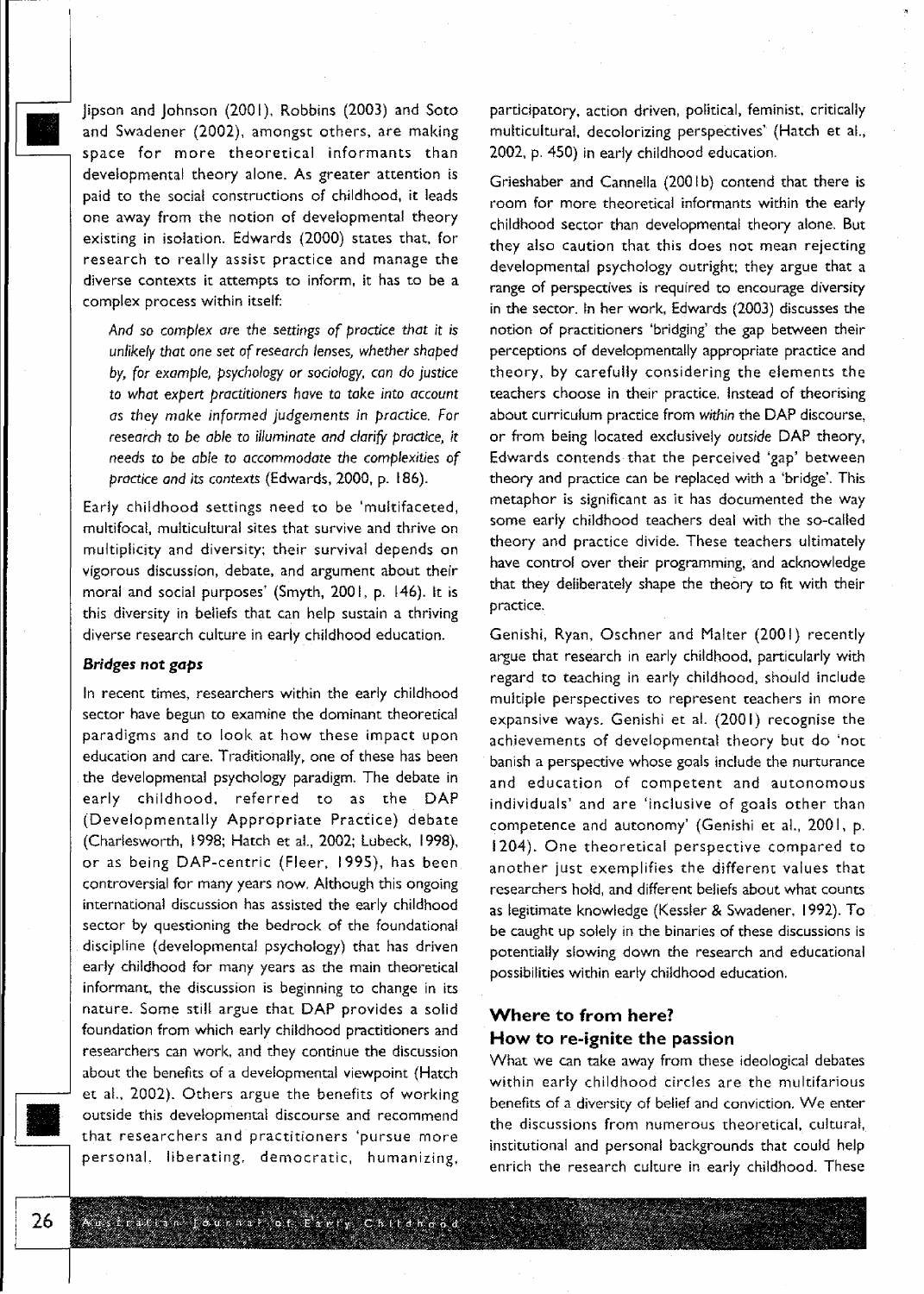different theoretical foundations should not polarise and restrict varying sectors, groups, or individuals, but rather collaborate and be a rich, complex and colourful foundation from which to theorise.

From her study, Fleer (2000) concludes that there are five main directions that early childhood educators and researchers can consider to assist in the renewal of the research culture in Australia. These are: to continue to work towards more longitudinal research, to be in a strong position with regard to the research infrastructure in early childhood, to continue to develop a cross-sector research activity, to build up the Australian-based research profile, and to re-envision the image of the early childhood professional. Lingard (200 I) advocates that, as educational researchers and practitioners, we need to enhance the national research capacity and support the widest range of educational research of the highest quality if we are to move our position further.

Recent times have seen studies within Australia generating thought-provoking research (Edwards, 2003; Robbins, 2003) and new ways to involve young children in research (Krieg, 2003; MacNaughton, 2003; Sumsion, 2003). The degree to which the early childhood field is embracing new methodologies and contexts is evident in the presentations at Australian-based early childhood conferences. This is invigorating for childhood professionals and researchers and a healthy sign for the future of the early childhood field. The need now is not only to continue the work already under way but also to expand the existing research foundations and to enhance early childhood's research capacity. Another way forward is to promote what can be termed a 'culture of innovation' (Kress, in Smyth, 2001, p. 165) within the early childhood sector. One could argue that this is already happening, but too often we revert back to our overly narrow view on what early childhood should look like. Widening the range of research opens up new worlds of information that can be put to use in early childhood practice. Perhaps the days of one dominant theoretical paradigm governing research and practice are over, and practice will ultimately look and be different from that of the past.

Teaching and working with young children is political, and decisions about young children's welfare and education are being made all the time. This being the case, we want a sector that embraces diverse views. There is no need for all our research and practice to look the same. We must take the lead in curriculum

development and innovation, otherwise we face the • risk of having to accept what is handed to us from those outside the early childhood field.

#### **Conclusion**

In conclusion, members of the early childhood sector cannot help but think that interesting times lay ahead. New ways of perceiving early childhood-including how we view the child, teacher, families, community, and the settings in which we work-are changing the traditional frames. As our support grows for broader agendas in early childhood research, both nationally and internationally, our research processes and practices also change. New spaces of intellectual engagement are opening up (Johnson, 200 I) and allowing early childhood education research to move forward. In this new knowledge-based society (Knight, 2002) the early childhood sector needs to be cognisant of the multiple purposes, methodologies and agendas that research brings (Lingard, 2001) and be open to the multiple ways of knowing and seeing research or practice.

#### **References**

Cannella. G. S. (1997). *Deconstructing* eady *childhood education: Social* justice *and revolution.* New York: Peter l.ang,

Charlesworth, R. (1998). Developmentally appropriate practice is for everyone. *Childhood Education,* 74(5), 274-282.

Dockett, S., & Fleer, M. (1998). *Play and* pedagogy *in early childhood: Bending the rules.* Sydney: Harcourt Brace.

Edwards, A. (2000). Research and practice: Is there a dialogue? In H. Penn (Ed.), Early childhood services: *Theory, policy and practices* (pp. 184-199). Buckingham: Open University Press.

Edwards, S. (2003). *Teacher perceptions* of*curriculum:* Metaphoric *descriptions ofDAP.* Paper presented at the Australian Research in Early Childhood Education Conference, Monash University, Frankston, 22-24 January.

Fleer, M. (2000}. *An early childhood* research *agenda:* Voices from *the (Ield.* Canberra, ACT: Department of Education, Training and Youth Affairs.

Fleer, M. (Ed.) (1995). *DAPcentrism. Challenging developmentally appropriate practice.* Watson, ACT: Australian Early Childhood Association.

Genishi, C, Ryan, S., Oschner, M., & Malter, M. (2001). Teaching in early childhood education: Understanding practices through research and theory. In V. Richardson (Ed.), *Handbook* of*research* on *teaching (4th edn)* (pp. 1175-1210). Washington DC: American Educational Research Association.

Grieshaber, S., & Cannelia, G. S. (200 Ia). *Embracing identities* in *early childhood education:* Diversity *and possibi/jties.* New York: Teachers College Press.

Grieshaber, S., & Cannella, G. S. (200 Ib). From identity to identities: Increasing possibilities in early childhood education. In S. • Grieshaber & G. S. Cannella (Eds), *Embracing identities in early childhood education* (pp. 3-22). New York: Teachers College Press.

o Fum e 29 No 2 June 2004